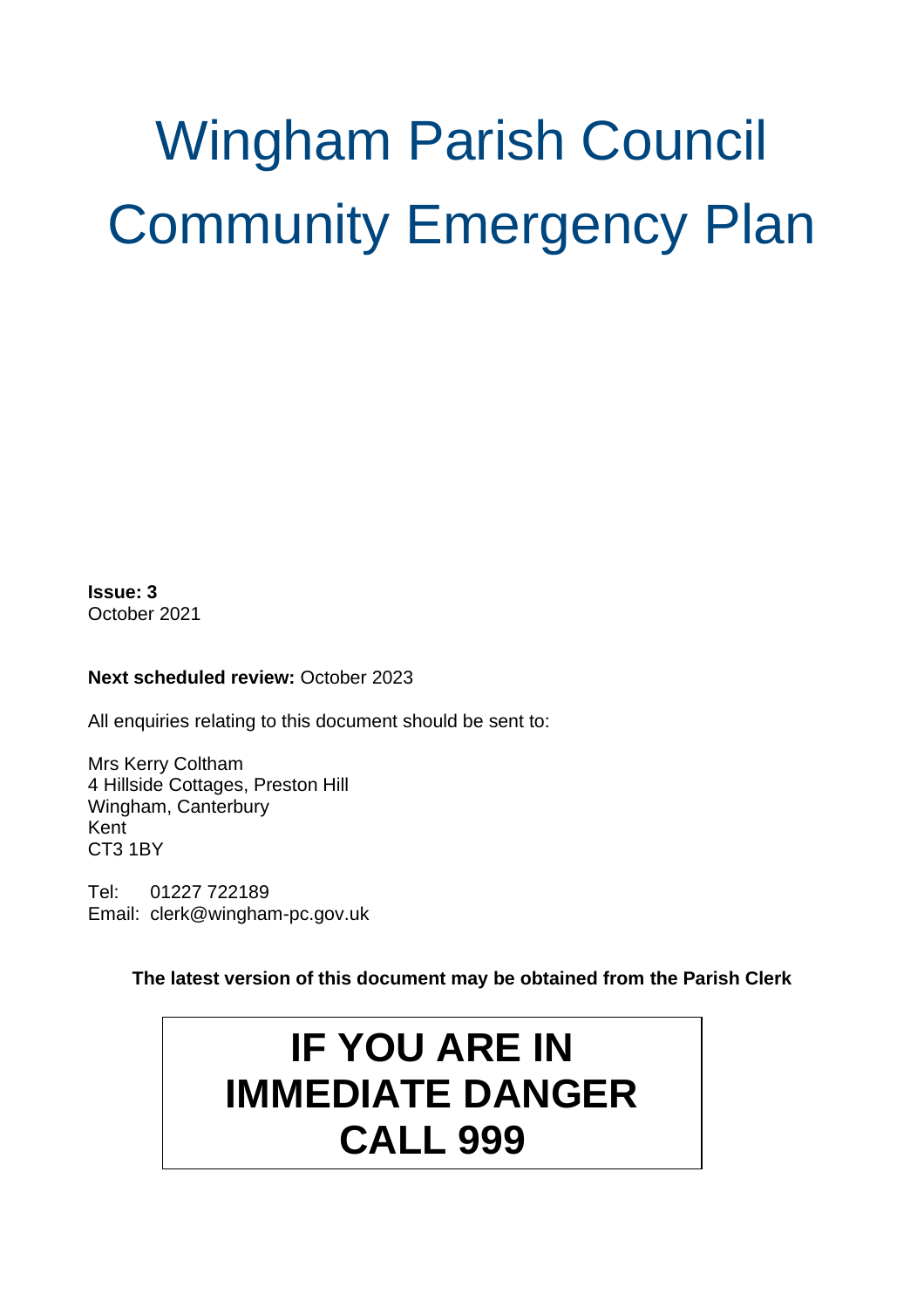#### **Revision History**

| <b>Summary of changes</b>                                                                    | <b>Issue</b><br>number &<br>date | Approved by                                                           |
|----------------------------------------------------------------------------------------------|----------------------------------|-----------------------------------------------------------------------|
| New Issue                                                                                    | Version 1<br>October 2017        | <b>WPCllrs</b><br>MOM 9.10.17 s8.5                                    |
| No changes to plan content, but<br>clerk to check contact details and<br>update as necessary | Version 2<br>November<br>2019    | Discussed by WPCIIrs<br>MOM 14.10.19 s8.1<br>Approved:                |
| Updates to council and volunteer<br>contact details only                                     | Version 3<br>October 2021        | Draft amends agreed<br>MOM 11.10.21<br>Approved:<br>MOM 13.12.21 s8.2 |

## Data Protection

Some of the information given in response to this plan (e.g. addresses, contact numbers) is classed as 'personal data' under the Data Protection Act (DPA, 1998). Whilst holding this data is legally justified (e.g. in order to protect interests of members of the community in an emergency) the information will be stored and handled sensitively, in accordance with the requirements of the DPA. The Clerk to Wingham Parish Council is the 'Data Controller' and will ensure that 'reasonable steps' are taken to ensure that the information is collected, stored, handled, retrieved, shared and disposed of in an appropriate manner.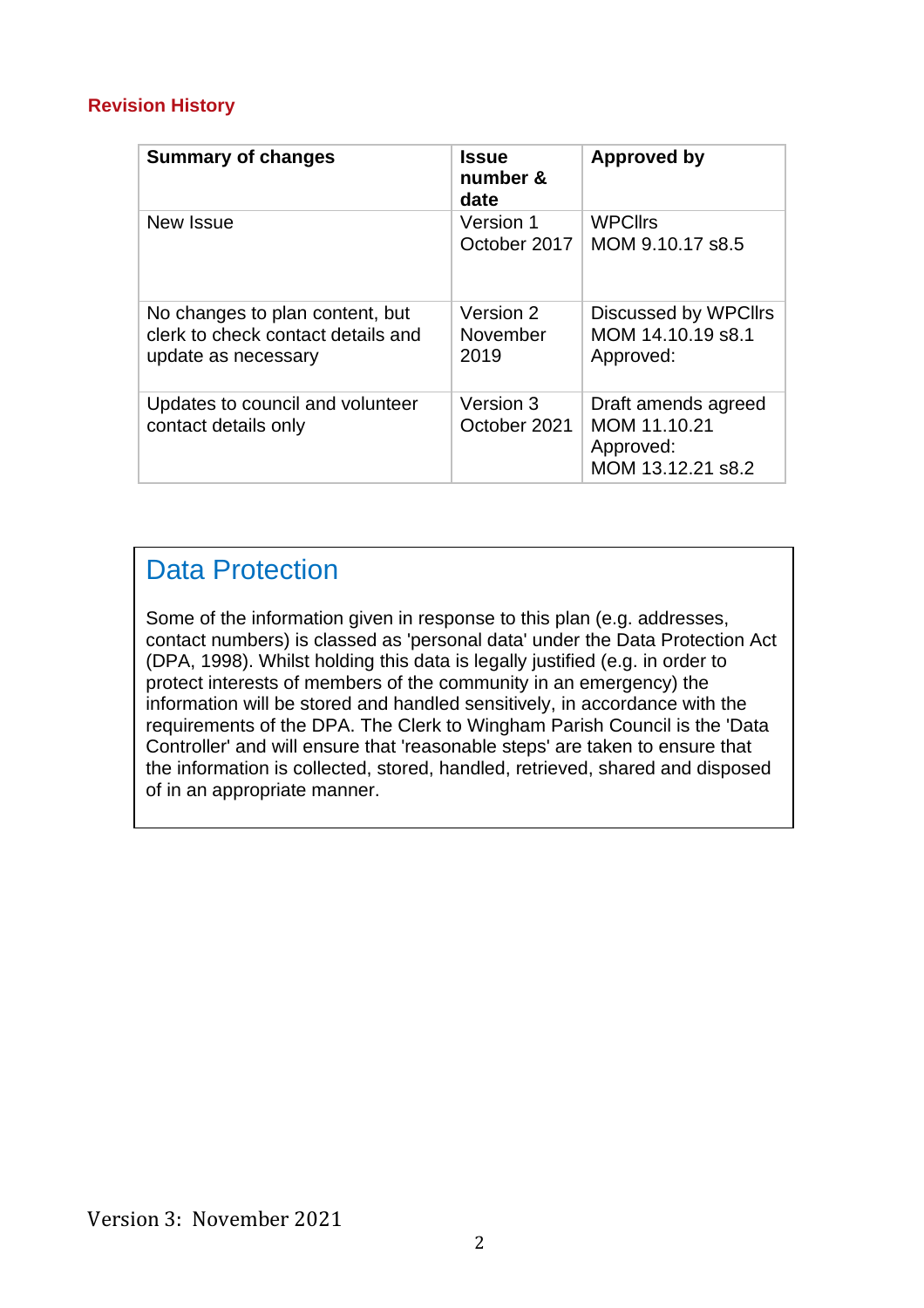## Overview of this plan

The Civil Contingencies Act 2004 defines an emergency as "an event or situation which threatens serious damage to human welfare in a place in the UK, the environment of a place in the UK, or war or terrorism which threatens serious damage to the security of the UK"

The emergency services will always prioritise those in greatest need during an emergency, especially where life is in danger. There will be times when people may be affected by an emergency but life is not in immediate danger. During such time communities need to know how to help themselves. By becoming more aware, the community can support the work of local emergency responders and reduce the impact of an emergency.

This plan's information will be used to coordinate a response to local emergencies.

## Aim and Objectives:

The aim of the Community Emergency Plan is to maintain a contingency plan to increase resilience within the local community by:

- Developing a robust coordinated approach that complements the plans of responding agencies.
- Enabling the community to support itself when outside assistance from the emergency services or local authority is delayed or overwhelmed.
- Providing a single point of contact for requests made by the emergency services and the local authorities.
- Keep people informed so that they can help themselves.
- Ensure as many vulnerable people as possible are contacted and assisted.

## Parish Boundaries and Area

This plan covers the parish of Wingham which comprises a village with a population of approximately 1800. It is situated along the ancient coastal road, now the A257, from [Richborough](http://en.wikipedia.org/wiki/Richborough) to [London](http://en.wikipedia.org/wiki/London) and close to [Canterbury.](http://en.wikipedia.org/wiki/Canterbury) It is bordered by the parishes of Wickhambreaux, Ickham, Bramling, Adisham, Staple, Ash, Shatterling and Preston.

## Insurance, Health and Safety.

It is recognised that those named in this plan are not trained, equipped, empowered or resourced to carry out functions of an emergency service. The response will be generally confined to supporting the welfare of the people in the community and helping to maintain normal community life.

Volunteers and Members provide support at their own discretion and in a voluntary (not compulsory) capacity. No one is obliged to carry out duties they do not feel able to undertake.

## Warning and informing

This is a responsibility of the emergency services and other statutory bodies, however emergencies are often unexpected and it is impossible to reach everyone directly.

The Parish Council and residents who have volunteered to assist in the event of an emergency in the village will therefore make every attempt to communicate with all village residents to make them aware of impending and evolving events that affect Wingham. This may be done in whatever method(s) are available and most appropriate at the time.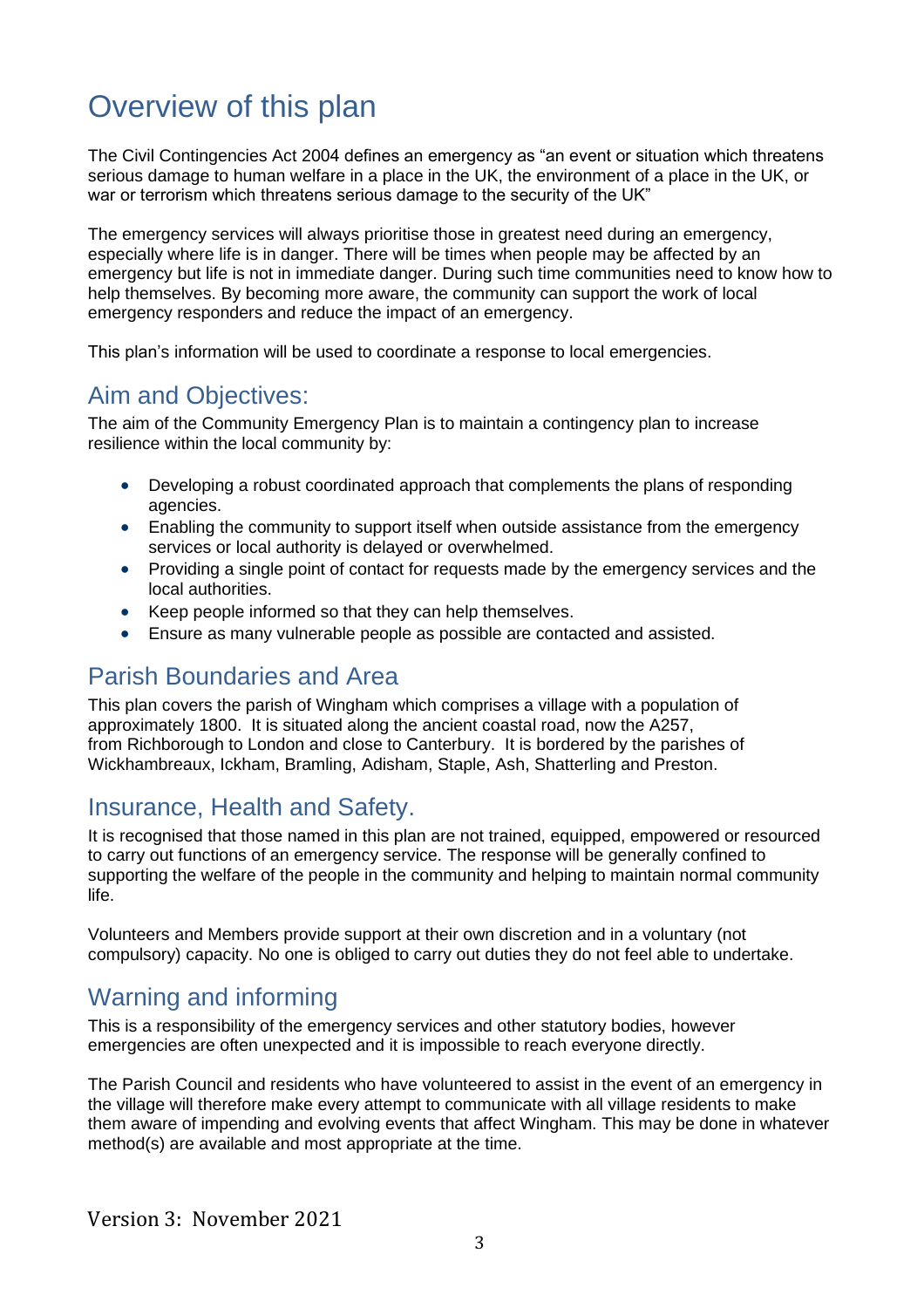In turn the Chairman of the Parish Council or whoever the Chairman deputes will feed back situation reports to the emergency services and other statutory bodies.

Village residents will be encouraged to contact the Parish Council when they become aware of an incident which will require action so that the word can be spread rapidly and extensively.

During wide-spread events, further information may also be found through local media such as:

- BBC Radio Kent 96.7FM, 774 AM and on DAB
- BBC Kent<http://www.bbc.co.uk/news/england/kent/>
- Kent Messenger [http://www.kentonline.co.uk/kent\\_messenger/news.aspx](http://www.kentonline.co.uk/kent_messenger/news.aspx)
- Environment Agency [http://www.environment](http://www.environment-agency.gov.uk/homeandleisure/floods/default.aspx)[agency.gov.uk/homeandleisure/floods/default.aspx](http://www.environment-agency.gov.uk/homeandleisure/floods/default.aspx)
- Met Office<http://www.metoffice.gov.uk/public/weather/>

## Key Locations

A list of village locations that have offered their use as for shelter or safe place in the event of an emergency along with contact details and facilities are listed at Appendix A.

## Community Emergency Team

In the first instance the Community Emergency Management Team will consist of members of the Parish Council who will co-opt volunteer village residents who have the requisite wherewithal to assist in dealing with the ongoing emergency. The key role is to provide on-the-ground local knowledge regarding the situation as it is and about local conditions and circumstances - as well as providing an element of self-help within the community, where this can be achieved without risk.

See Appendix B for names and contact details.

## Community Emergency Volunteers

Community Emergency Volunteers are residents who have volunteered their services to the community in the event of an emergency. This may be to provide a link between the Emergency Management Team and residents in their immediate locality or may be residents who have specific required skills, supplies or equipment that they are prepared to offer to assist in times of emergency.

A confidential list of these volunteers is held by the Parish Council.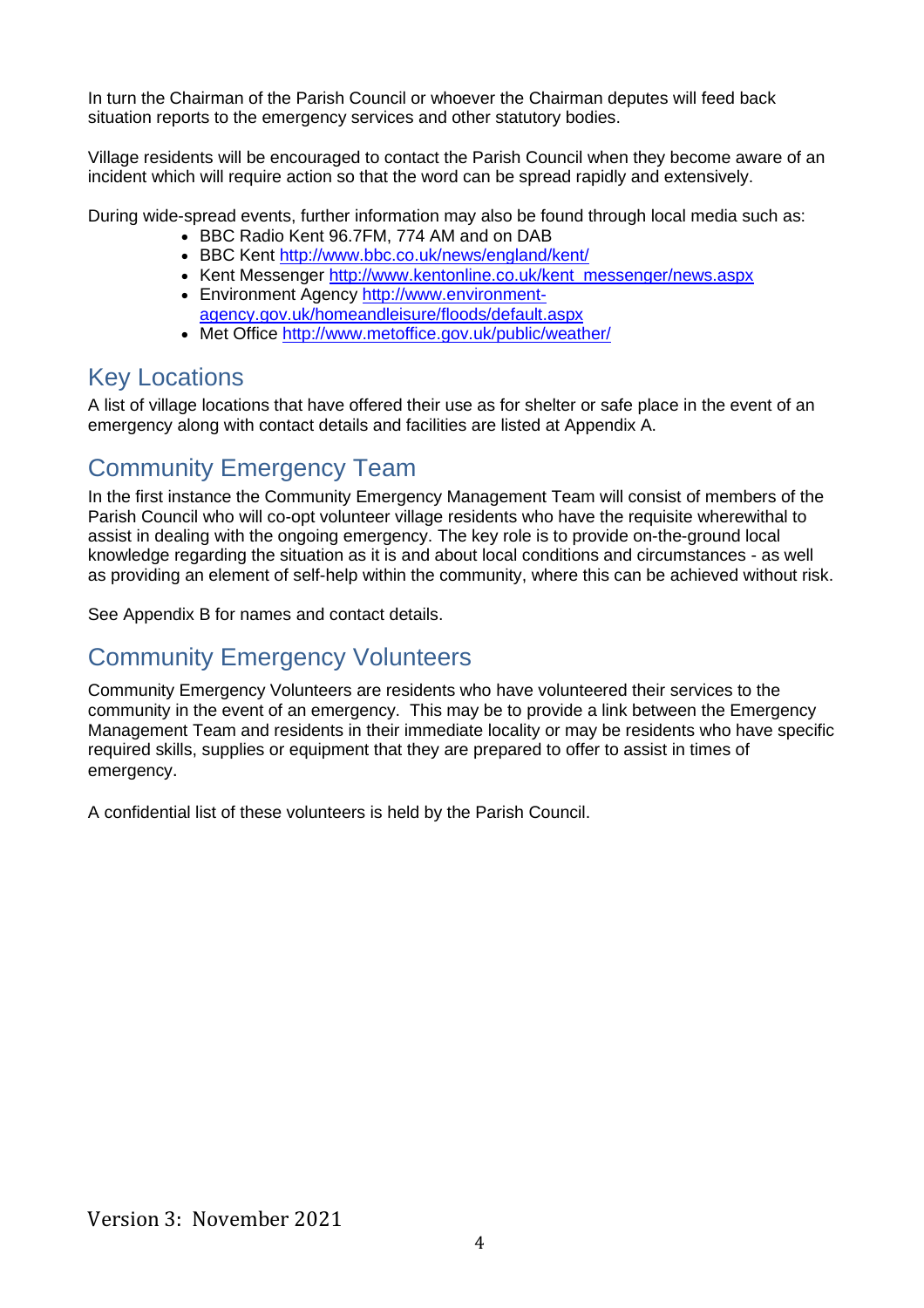# Other Agencies Outline Responsibilities

#### **County Council & District/Borough Council**

This list covers the responsibilities of all local authorities, and shows how these are split between County Council and District Council. Where a responsibility falls to one party, the other may agree to carry it out on their behalf, through mutual aid arrangements, or provide support.

|                |                                                                                                                                                                        | County       | <b>District</b> |
|----------------|------------------------------------------------------------------------------------------------------------------------------------------------------------------------|--------------|-----------------|
| $\mathbf{1}$   | Provide a 24 hour point of contact to receive alerts and<br>warnings, and for the management of a large volume of<br>public calls                                      | ✓            | ✓               |
| $\overline{2}$ | Co-ordinate the local authority response where more than<br>one district is involved                                                                                   | ✓            |                 |
| 3              | Establish and staff a local authority Forward Control Point                                                                                                            | Liaise       | Lead            |
| 4              | Alert Health Authorities where action other than direct<br>casualty care is required                                                                                   | ✓            | ✓               |
| 5              | Liaise with Central and Regional Government                                                                                                                            | $\checkmark$ |                 |
| 6              | Liaise with administrative authorities in bi-national or multi-<br>national emergencies                                                                                | ✓            |                 |
| 7              | Arrange for military aid                                                                                                                                               | $\checkmark$ | $\checkmark$    |
| 8              | Assist in providing a catering service for involved personnel                                                                                                          | $\checkmark$ |                 |
| 9              | Alert and coordinate voluntary organisations                                                                                                                           | $\checkmark$ | $\checkmark$    |
| 10             | Arrange attendance of ministers of religion                                                                                                                            | ✓            |                 |
| 11             | Support other responders with council resources                                                                                                                        | $\checkmark$ | ✓               |
| 12             | Implement animal health measures                                                                                                                                       | ✓            |                 |
| 13             | Support other responding agencies in the response to a<br>communicable disease outbreak                                                                                | ✓            | ✓               |
| 14             | Establish a system for disseminating information to the<br>public, in cooperation with other responders, and make<br>premises available for Public Information Centres | ✓            |                 |
| 15             | Open and run support centres as required                                                                                                                               | ✓            | ✓               |

#### **Environment Agency**

The Agency has responsibility throughout England and Wales for:

- The management and regulation of the water environment, including abstraction licensing, pollution control, flood warning and flood defence.
- Controlling industrial pollution, particularly at nuclear, oil and chemical sites and major industrial processes.
- Regulating the transport and disposal of waste.

The Agency will attend all incidents posing a significant or potentially significant environmental impact, or, in specific circumstances, posing a threat to human health. It will take appropriate action to prevent or mitigate the effects of such incidents and should

Version 3: November 2021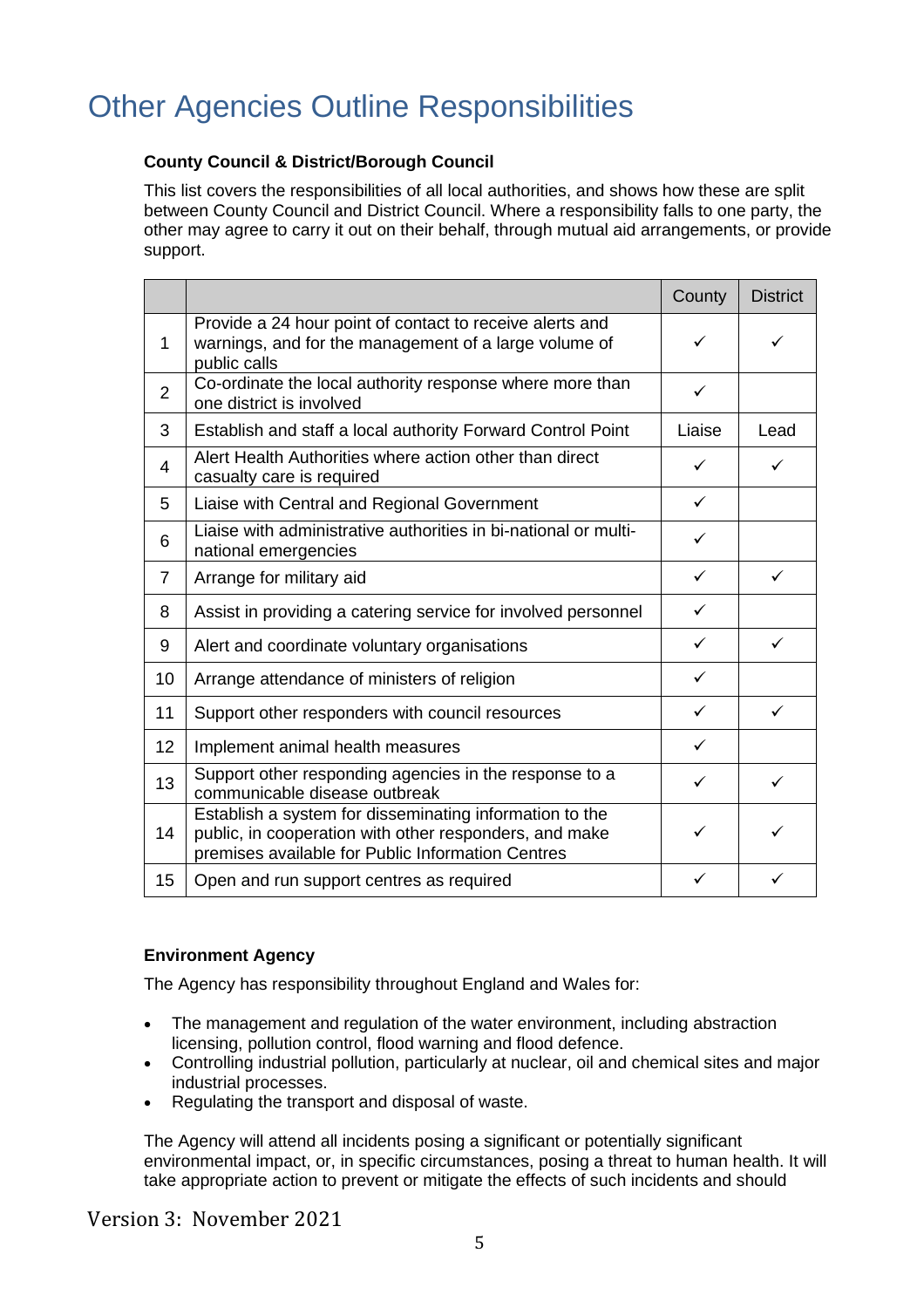always be informed of them as soon as possible. These might involve pollution of controlled waters, unauthorised disposal of waste (including fly tipping), accidents with radioactive substances, chemicals or major industrial processes, flooding, drought and low river flows, fish kills and poaching.

The Agency will work with the KFRS to minimise the threat to the environment caused by chemical spills and contaminated fire-water run-off and warn appropriate parties who may be affected by the associated dangers. It will also investigate the causes for possible legal action.

According to the seriousness of the incident, an Agency officer will attend as soon as possible following receipt of a report within a maximum of two hours during normal office hours and within four hours outside office hours. However, these are maximum times and every effort will be made to attend as quickly as possible.

The Agency operates a 24-hour service for reporting incidents and will usually be alerted by the emergency services or the local authority. The public throughout England and Wales can report pollution incidents on the national reporting number 0800 807 060.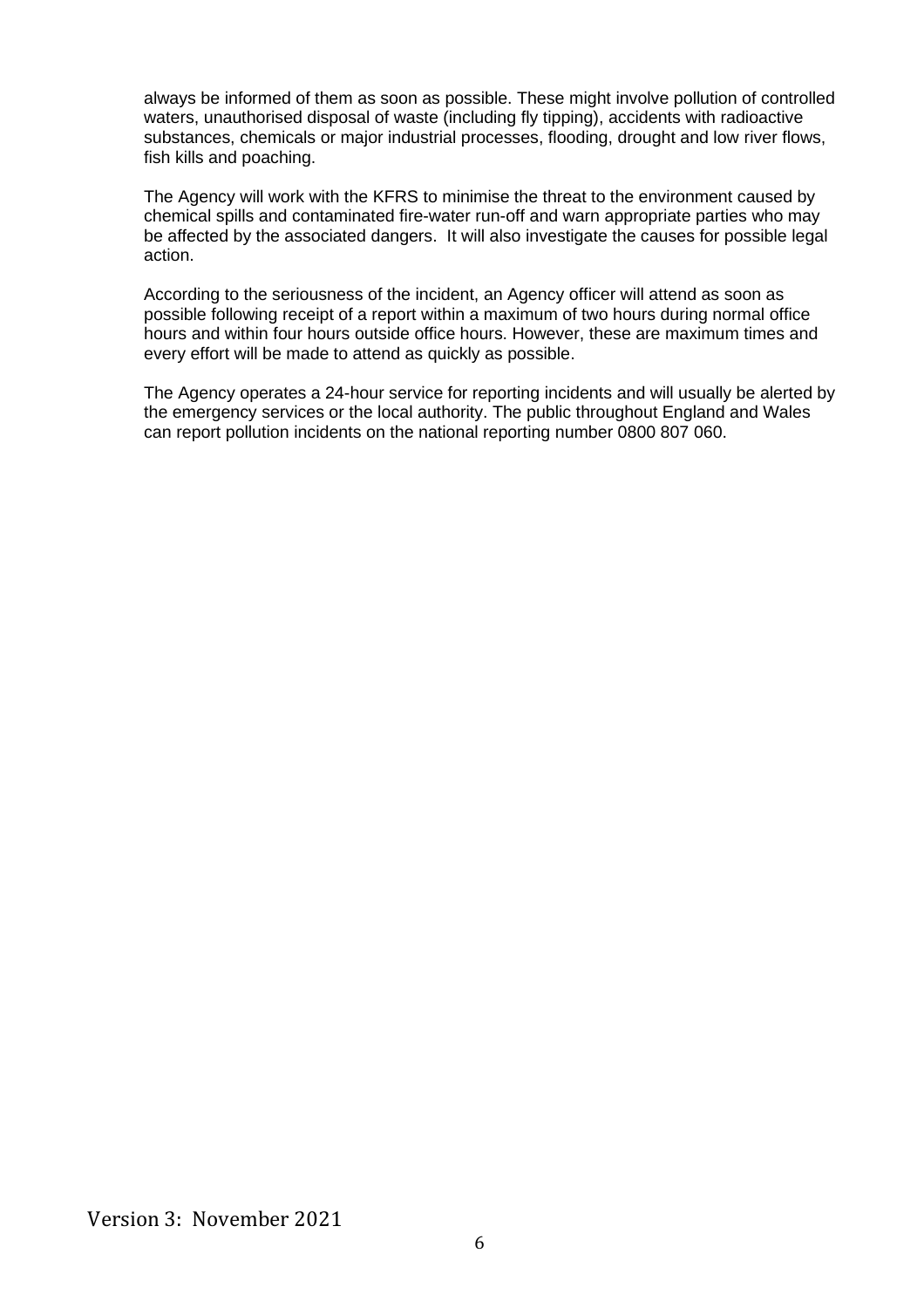# Appendix A: Key Locations

During an emergency, Wingham parish may want to open its emergency centre/ rendezvous point in order to co-ordinate its response. It might be necessary for some members of the community to be evacuated from their homes to a place of safety, such as a community shelter, where their needs can be assessed and assistance given by the appropriate responders. Immediate personal needs will be met and over-night accommodation arranged if necessary.

The locations in the table below have offered facilities for village residents affected by an emergency*:*

| <b>Building</b>                   | <b>Wingham Village Hall</b>                                                                                       |  |
|-----------------------------------|-------------------------------------------------------------------------------------------------------------------|--|
| Location                          | <b>School Lane</b>                                                                                                |  |
| <b>Potential Use in Emergency</b> | <b>Parish Emergency Centre</b>                                                                                    |  |
| <b>Contact details</b>            | Amanda Burrows - 01227 722266/07885 0004922                                                                       |  |
| <b>Facilities</b>                 | Shelter; kitchen; tables; chairs; toilets. Wheelchair access                                                      |  |
| <b>Building</b>                   | <b>Wingham Primary School</b>                                                                                     |  |
| Location                          | School Lane (Brownbridge Hall)                                                                                    |  |
| <b>Potential Use in Emergency</b> | <b>Rest Centre/Safe Place</b>                                                                                     |  |
| <b>Contact details</b>            | 01227 720277                                                                                                      |  |
| <b>Building</b>                   | <b>The Anchor Public House</b>                                                                                    |  |
| Location                          | <b>High Street</b>                                                                                                |  |
| <b>Potential Use in Emergency</b> | <b>Rest Centre/Safe Place</b>                                                                                     |  |
| <b>Contact details</b>            | Michelle Abbott - 01227 720392                                                                                    |  |
| <b>Facilities</b>                 | Shelter; catering; toilets; food & drink                                                                          |  |
| <b>Building</b>                   | <b>Wingham Wildlife Park</b>                                                                                      |  |
| Location                          | Rusham Road, CT3 1JL                                                                                              |  |
| <b>Potential Use in Emergency</b> | <b>Rest Centre/Safe Place</b>                                                                                     |  |
| <b>Contact Details</b>            | Scott Binskin - 01227 720836/07971312353                                                                          |  |
| <b>Facilities</b>                 | Shelter; generator; tractor; digger; fork lift; cherry picker;<br>chain saws; cutting equipment; dumper; manpower |  |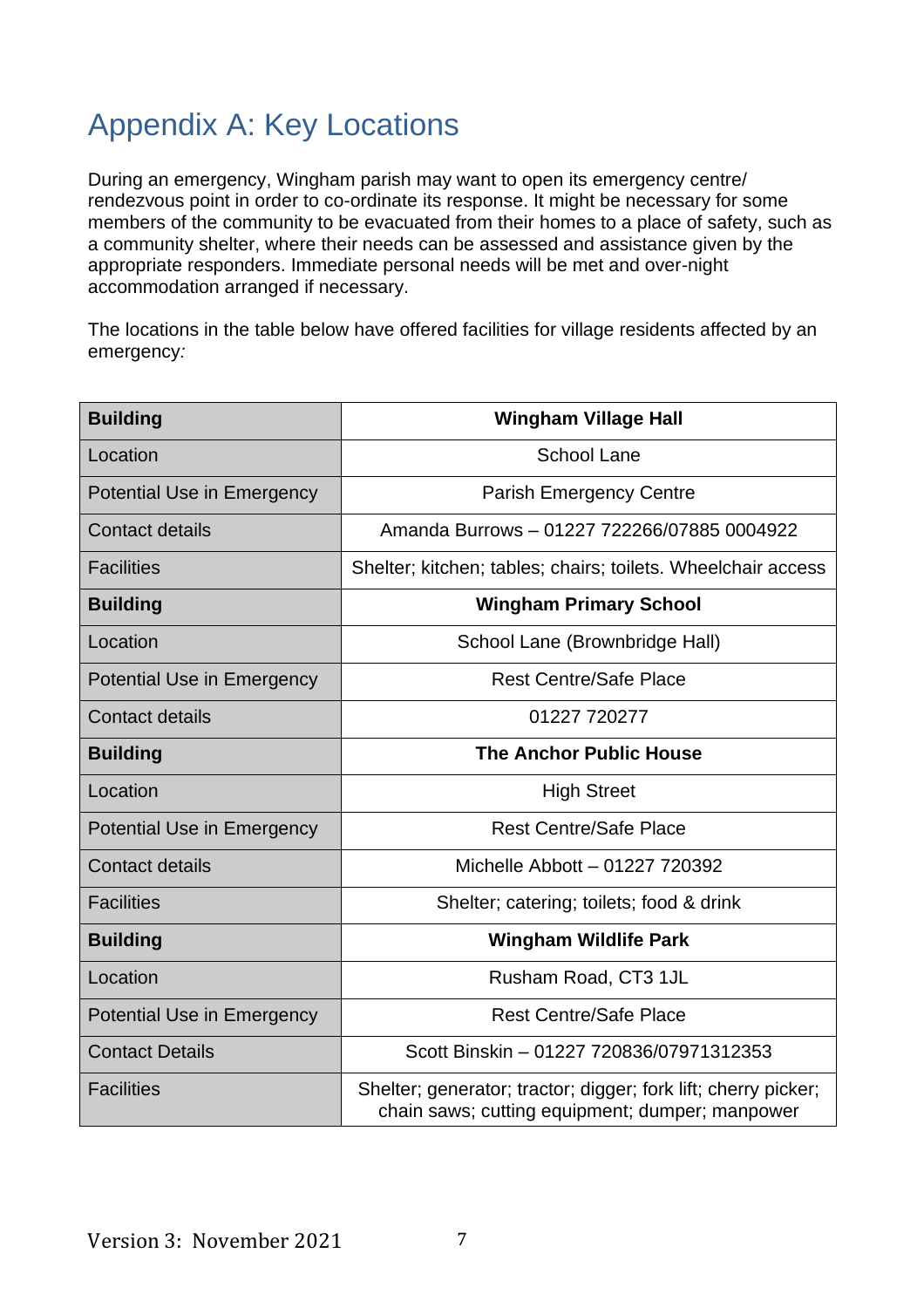| <b>Building</b>            | <b>Oakfield House</b>                                                        |  |
|----------------------------|------------------------------------------------------------------------------|--|
| Location                   | <b>High Street</b>                                                           |  |
| Potential Use in Emergency | <b>Rest Centre/Safe Place</b>                                                |  |
| <b>Contact Details</b>     | Wendy Clarke - 01227 721107                                                  |  |
| <b>Facilities</b>          | Limited shelter (20 people); basic food & drinks; first aid;<br>4WD vehicles |  |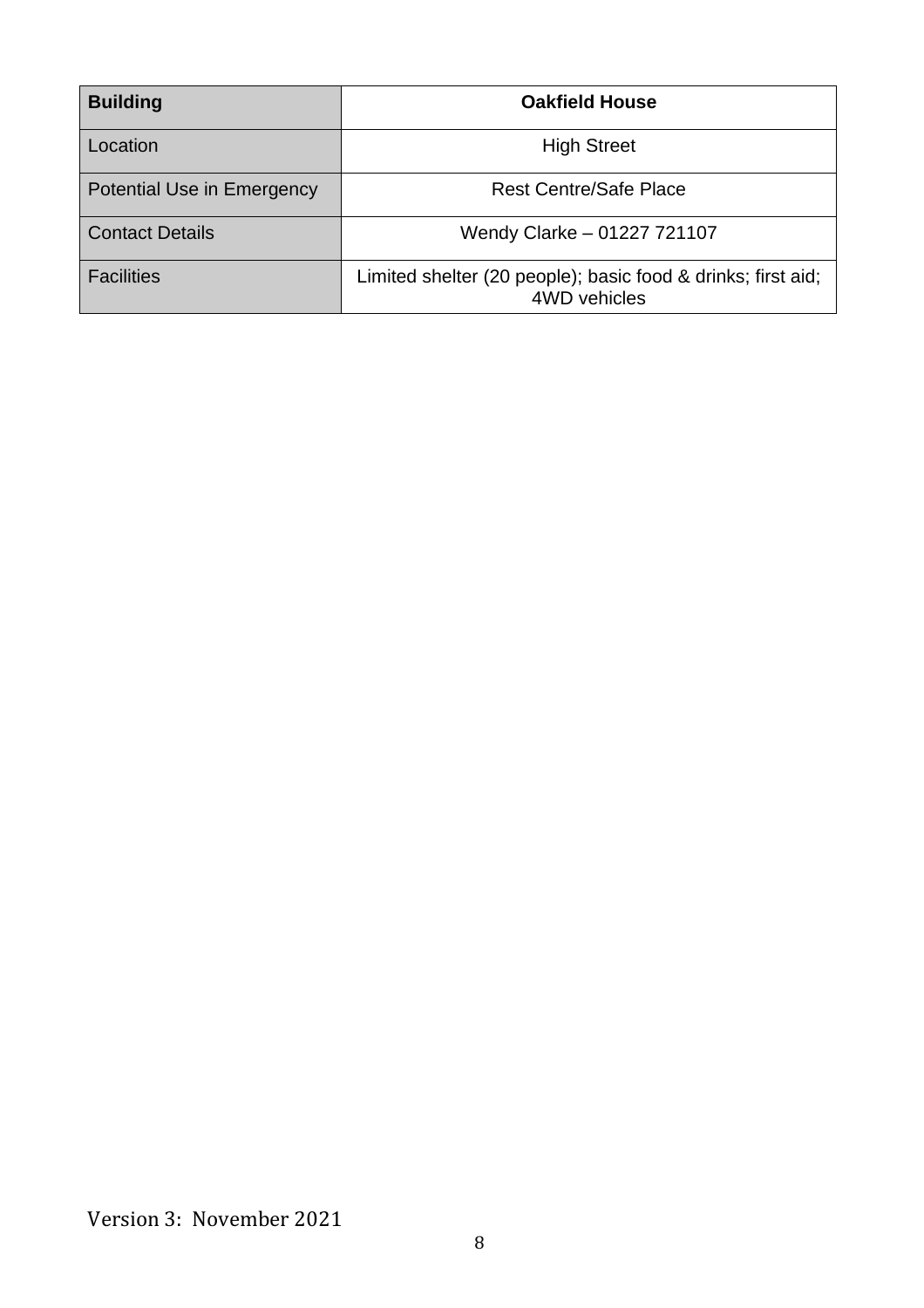# Appendix B: Emergency Contact Details

For confidentiality and data protection reasons, a list of volunteers, their skills, facilities and equipment (as appropriate) are held separately by the Parish Council which should be approached in the first instance for details.

| <b>Parish Council:</b>                                                                 |
|----------------------------------------------------------------------------------------|
| <b>CLERK: Mrs Kerry Coltham</b>                                                        |
| 4 Hillside Cottages, Preston Hill, Wingham CT3 1BY                                     |
| Tel: 01227 722189                                                                      |
| Cllr Sharon Addis, CHAIRMAN                                                            |
| Farmer's Field, Preston Hill, Wingham, CT3 1BY                                         |
| Tel: 01227 721873                                                                      |
| CIIr Enid Brice, Planning Committee, Village Hall Committee Rep                        |
| 1 Cornerways, Watercress Lane, Wingham Well CT3 1NR                                    |
| Tel: 01227 720420                                                                      |
| CIIr Bob Catt, Planning Committee, Internal Financial Control, Allotments rep          |
| 19 Palmer Road, Wingham CT3 1BS                                                        |
| Tel: 01227 721690                                                                      |
| Cllr Dan Collins, Planning Committee Chairman                                          |
| 110 High Street, Wingham CT3 1BU                                                       |
| Tel: 01227 905254                                                                      |
| Cllr Heather Colthart, HR Coordinator                                                  |
| 107-109 High Street, Wingham CT3 1BU                                                   |
| Tel: 01227 728654                                                                      |
| CIIr Russell Graydon, Vice-Chairman, Recreation Ground Rep, Property & AED Maintenance |
| 3 Wenderton Farm Cottages, Wenderton Lane, Wingham CT3 1EL                             |
| Tel: 07734 066370                                                                      |
| Cllr Bob Harvey, Flood Warden                                                          |
| 19 St Mary's Meadow, Wingham CT3 1DF                                                   |
| Tel: 07923 253929                                                                      |
| Cllr Peter Prebble, Planning Committee, Play Area inspections                          |
| 15 Mill Road, Wingham CT3 1NJ                                                          |
| Tel: 01227 722256                                                                      |
| Cllr Pat Young, Internal Audit, GDPR, SID statistics, Speedwatch coordinator           |
| Holly Cottage, Preston Hill, Wingham CT3 1DB                                           |
| Tel: 07869 1444467                                                                     |